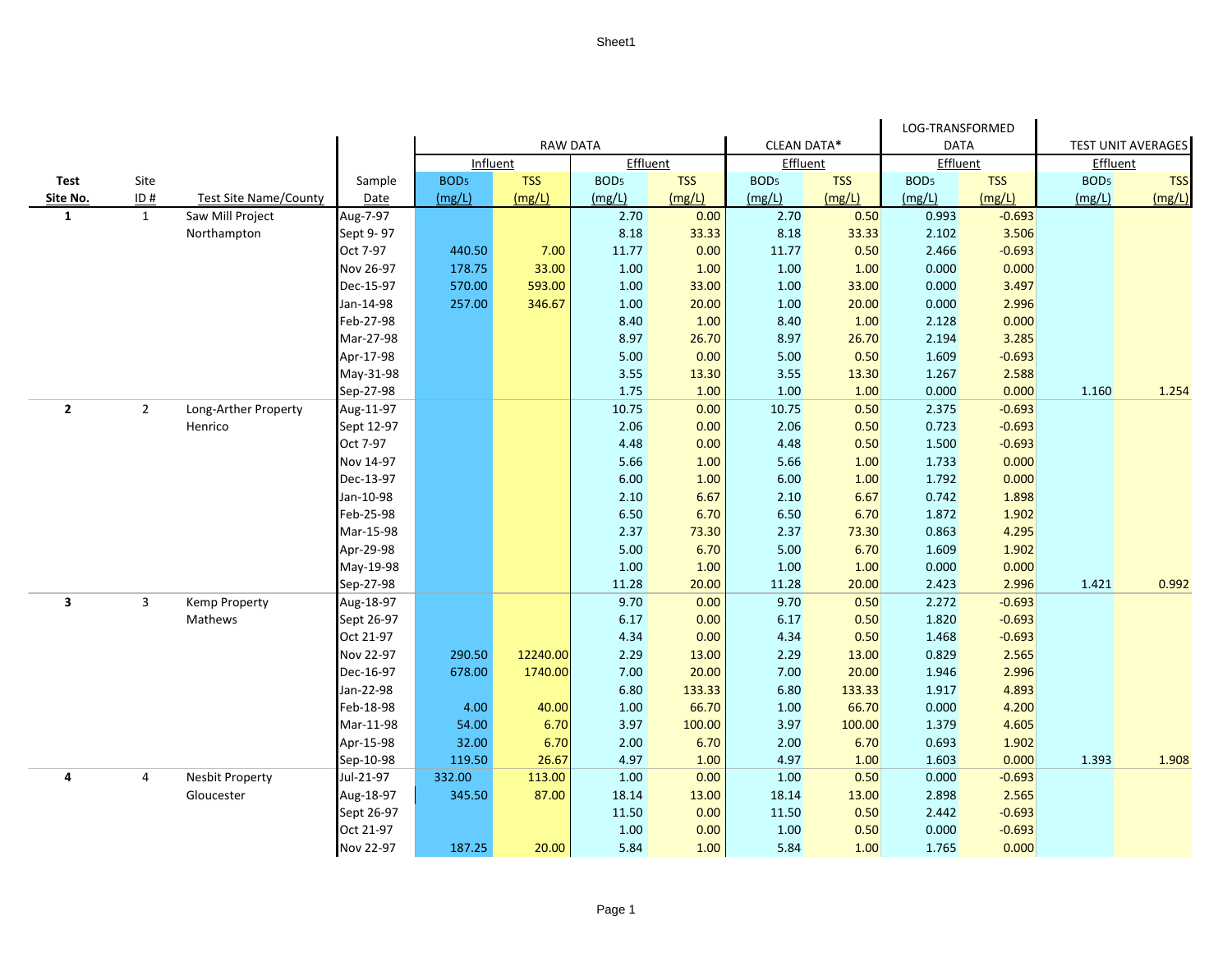|                         |                |                         | Dec-16-97  | 297.50 | 93.00   | 4.60     | 80.00  | 4.60  | 80.00  | 1.526 | 4.382    |       |       |
|-------------------------|----------------|-------------------------|------------|--------|---------|----------|--------|-------|--------|-------|----------|-------|-------|
|                         |                |                         | Jan-22-98  | 138.50 | 53.33   | $1.00\,$ | 6.67   | 1.00  | 6.67   | 0.000 | 1.898    |       |       |
|                         |                |                         | Feb-18-98  | 25.50  | 73.30   | 6.90     | 6.70   | 6.90  | 6.70   | 1.932 | 1.902    |       |       |
|                         |                |                         | Apr-13-98  | 281.00 | 40.00   | 8.00     | 33.30  | 8.00  | 33.30  | 2.079 | 3.506    |       |       |
|                         |                |                         | May-13-98  | 145.00 | 46.70   | 1.00     | 1.00   | 1.00  | 1.00   | 0.000 | 0.000    |       |       |
|                         |                |                         | Sep-17-98  | 106.00 | 6.70    | 1.33     | 1.00   | 1.00  | 1.00   | 0.000 | 0.000    | 1.149 | 1.107 |
| 5                       | 5              | Agency on Aging         | Aug-18-97  | 265.50 | 313.00  | 1.00     | 0.00   | 1.00  | 0.50   | 0.000 | $-0.693$ |       |       |
|                         |                | Gloucester              | Sept 26-97 | 341.00 | 0.00    | 3.35     | 0.00   | 3.35  | 0.50   | 1.209 | $-0.693$ |       |       |
|                         |                |                         | Oct 21-97  | 166.25 | 33.00   | 2.11     | 0.00   | 2.11  | 0.50   | 0.747 | $-0.693$ |       |       |
|                         |                |                         | Nov 22-97  | 141.50 | 67.00   | 3.34     | 1.00   | 3.34  | 1.00   | 1.206 | 0.000    |       |       |
|                         |                |                         | Dec-16-97  | 342.00 | 100.00  | 10.00    | 53.00  | 10.00 | 53.00  | 2.303 | 3.970    |       |       |
|                         |                |                         | Jan-22-98  | 443.50 | 473.33  | 6.23     | 20.00  | 6.23  | 20.00  | 1.829 | 2.996    |       |       |
|                         |                |                         | Feb-18-98  | 63.50  | 33.30   | 6.20     | 46.70  | 6.20  | 46.70  | 1.825 | 3.844    |       |       |
|                         |                |                         | Mar-11-98  | 143.50 | 13.30   | 7.57     | 13.30  | 7.57  | 13.30  | 2.024 | 2.588    |       |       |
|                         |                |                         | Apr-13-98  |        |         | 14.00    | 133.30 | 14.00 | 133.30 | 2.639 | 4.893    |       |       |
|                         |                |                         | May-13-98  |        |         | 8.67     | 1.00   | 8.67  | 1.00   | 2.160 | 0.000    |       |       |
|                         |                |                         | Jun-11-98  |        |         | 13.00    | 26.70  | 13.00 | 26.70  | 2.565 | 3.285    |       |       |
|                         |                |                         | Sep-17-98  |        |         | 2.73     | 1.00   | 2.73  | 1.00   | 1.004 | 0.000    | 1.626 | 1.625 |
| 6                       | 6              | <b>Easter Property</b>  | Jul-23-97  | 328.00 | 0.00    | 17.30    | 0.00   | 17.30 | 0.50   | 2.851 | $-0.693$ |       |       |
|                         |                | Isle of Wight           | Aug-30-97  | 438.50 | 167.00  | 6.59     | 0.00   | 6.59  | 0.50   | 1.886 | $-0.693$ |       |       |
|                         |                |                         | Sept 30-97 | 387.75 | 93.33   | 4.59     | 0.00   | 4.59  | 0.50   | 1.524 | $-0.693$ |       |       |
|                         |                |                         | Oct 11-97  | 443.25 | 80.00   | 6.84     | 0.00   | 6.84  | 0.50   | 1.923 | $-0.693$ |       |       |
|                         |                |                         | Nov 25-97  | 321.00 | 2200.00 | 1.00     | 1.00   | 1.00  | 1.00   | 0.000 | 0.000    |       |       |
|                         |                |                         | Dec-15-97  | 341.00 | 160.00  | 4.00     | 27.00  | 4.00  | 27.00  | 1.386 | 3.296    |       |       |
|                         |                |                         | Jan-21-98  | 257.00 | 473.33  | 5.20     | 6.67   | 5.20  | 6.67   | 1.649 | 1.898    |       |       |
|                         |                |                         | Feb-9-98   | 377.00 | 753.30  | 6.70     | 20.00  | 6.70  | 20.00  | 1.902 | 2.996    |       |       |
|                         |                |                         | Mar-27-98  | 479.50 | 433.30  | 4.90     | 33.30  | 4.90  | 33.30  | 1.589 | 3.506    |       |       |
|                         |                |                         | Apr-20-98  | 366.00 | 20.00   | 9.00     | 6.70   | 9.00  | 6.70   | 2.197 | 1.902    |       |       |
|                         |                |                         | May-28-98  | 342.00 | 1.00    | 2.52     | 1.00   | 2.52  | 1.00   | 0.924 | 0.000    |       |       |
|                         |                |                         | Jun-14-98  | 84.50  | 26.70   | 5.30     | 13.30  | 5.30  | 13.30  | 1.668 | 2.588    |       |       |
|                         |                |                         | Sep-25-98  | 682.75 | 1.00    | 38.65    | 1.00   | 38.65 | 1.00   | 3.655 | 0.000    | 1.781 | 1.032 |
| $\overline{\mathbf{z}}$ | $\overline{7}$ | <b>Munford Property</b> | Aug-21-97  | 570.50 | 47.00   | 7.35     | 0.00   | 7.35  | 0.50   | 1.995 | $-0.693$ |       |       |
|                         |                | Suffolk                 | Sept 30-97 | 387.00 | 73.33   | 1.00     | 0.00   | 1.00  | 0.50   | 0.000 | $-0.693$ |       |       |
|                         |                |                         | Oct 11-97  | 452.00 | 20.00   | 16.10    | 0.00   | 16.10 | 0.50   | 2.779 | $-0.693$ |       |       |
|                         |                |                         | Nov 25-97  | 274.25 | 73.00   | 1.00     | 1.00   | 1.00  | 1.00   | 0.000 | 0.000    |       |       |
|                         |                |                         | Dec-15-97  | 336.00 | 160.00  | 3.00     | 13.00  | 3.00  | 13.00  | 1.099 | 2.565    |       |       |
|                         |                |                         | Jan-21-98  | 272.00 | 73.33   | 7.20     | 26.67  | 7.20  | 26.67  | 1.974 | 3.284    |       |       |
|                         |                |                         | Feb-9-98   | 373.50 | 160.00  | 4.30     | 6.70   | 4.30  | 6.70   | 1.459 | 1.902    |       |       |
|                         |                |                         | Mar-27-98  | 491.00 | 146.70  | 4.40     | 40.00  | 4.40  | 40.00  | 1.482 | 3.689    |       |       |
|                         |                |                         | Apr-20-98  | 369.00 | 6.70    | 4.00     | 13.30  | 4.00  | 13.30  | 1.386 | 2.588    |       |       |
|                         |                |                         | May-28-98  | 498.50 | 100.00  | $1.05\,$ | 1.00   | 1.00  | 1.00   | 0.000 | 0.000    |       |       |
|                         |                |                         | Jun-14-98  | 171.00 | 60.00   | 1.00     | 13.30  | 1.00  | 13.30  | 0.000 | 2.588    | 1.107 | 1.321 |
| 8                       | 8              | Samson Property         | Aug-23-97  |        |         | 6.50     | 0.00   | 6.50  | 0.50   | 1.872 | $-0.693$ |       |       |
|                         |                | Fairfax                 | Sept 19-97 |        |         | 7.50     | 0.00   | 7.50  | 0.50   | 2.015 | $-0.693$ |       |       |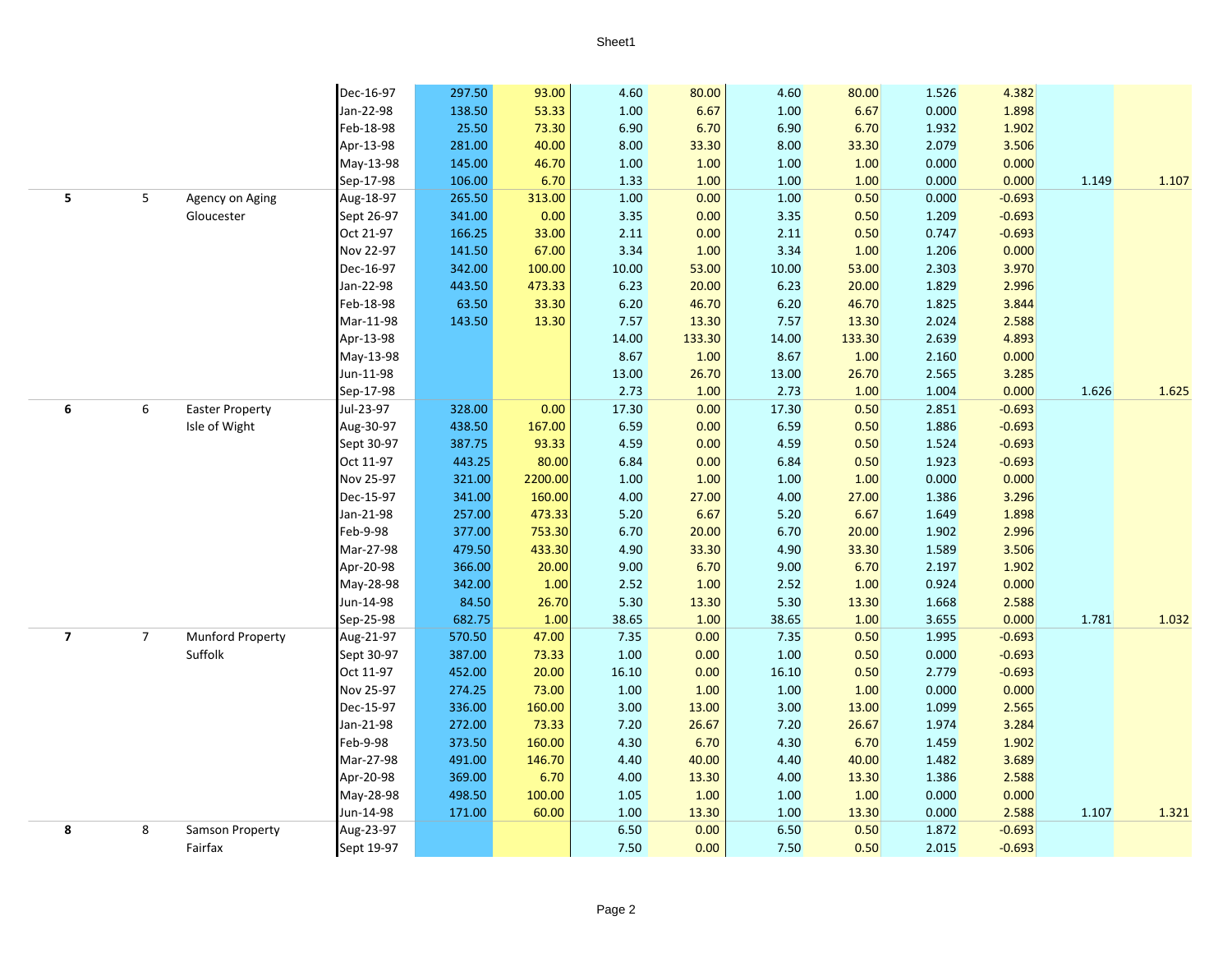|            |        |                         | Oct 25-97  | 718.50 | 21,400 | 7.87  | 0.00           | 7.87  | 0.50   | 2.063 | $-0.693$ |       |       |
|------------|--------|-------------------------|------------|--------|--------|-------|----------------|-------|--------|-------|----------|-------|-------|
|            |        |                         | Nov 15-97  | 270.50 | 1,440  | 1.98  | 1.00           | 1.00  | 1.00   | 0.000 | 0.000    |       |       |
|            |        |                         | Jan-10-98  | 271.50 | 5,607  | 8.10  | 73.22          | 8.10  | 73.22  | 2.092 | 4.293    |       |       |
|            |        |                         | Feb-21-98  | 674.00 | 2,600  | 1.00  | 13.30          | 1.00  | 13.30  | 0.000 | 2.588    |       |       |
|            |        |                         | Mar-21-98  | 575.00 | 3,520  | 1.00  | 266.70         | 1.00  | 266.70 | 0.000 | 5.586    |       |       |
|            |        |                         | Apr-25-98  | 690.00 | 40     | 13.00 | 66.70          | 13.00 | 66.70  | 2.565 | 4.200    |       |       |
|            |        |                         | May-16-98  |        |        | 3.48  | 93.30          | 3.48  | 93.30  | 1.247 | 4.536    |       |       |
|            |        |                         | Sep-21-98  | 80.50  |        | 6.73  | $\mathbf{1}$   | 6.73  | 1.00   | 1.907 | 0.000    | 1.376 | 1.912 |
| 9          | 9      | Jacobsen Property       | Aug-23-97  | 167.00 | 0.00   | 6.15  | 107.00         | 6.15  | 107.00 | 1.816 | 4.673    |       |       |
|            |        | Fairfax                 | Sept 20-97 | 86.50  | 0.00   | 8.40  | 0.00           | 8.40  | 0.50   | 2.128 | $-0.693$ |       |       |
|            |        |                         | Oct 25-97  | 149.75 | 0.00   | 6.85  | 0.00           | 6.85  | 0.50   | 1.924 | $-0.693$ |       |       |
|            |        |                         | Nov 15-97  | 138.50 | 1.00   | 1.00  | 1.00           | 1.00  | 1.00   | 0.000 | 0.000    |       |       |
|            |        |                         | Dec-13-97  | 118.50 | 27.00  | 4.00  | 40.00          | 4.00  | 40.00  | 1.386 | 3.689    |       |       |
|            |        |                         | Jan-9-98   | 110.00 | 6.67   | 2.77  | 20.00          | 2.77  | 20.00  | 1.019 | 2.996    |       |       |
|            |        |                         | Feb-21-98  | 25.00  | 1.00   | 1.00  | 6.70           | 1.00  | 6.70   | 0.000 | 1.902    |       |       |
|            |        |                         | Mar-21-98  | 75.00  | 66.70  | 1.90  | 6.70           | 1.00  | 6.70   | 0.000 | 1.902    |       |       |
|            |        |                         | Apr-25-98  | 298.00 | 6.70   | 10.00 | 0.00           | 10.00 | 0.50   | 2.303 | $-0.693$ |       |       |
|            |        |                         | May-16-98  | 185.50 |        | 1.45  | 33.30          | 1.00  | 33.30  | 0.000 | 3.506    |       |       |
|            |        |                         | Sep-21-98  | 36.50  | 1      | 2.93  | $\overline{1}$ | 2.93  | 1.00   | 1.075 | 0.000    | 1.059 | 1.508 |
| 10         | $10\,$ | <b>Stanely Property</b> | Jul-25-97  |        |        | 2.79  | 20.00          | 2.79  | 20.00  | 1.026 | 2.996    |       |       |
|            |        | Page                    | Aug-23-97  |        |        | 4.58  | 0.00           | 4.58  | 0.50   | 1.522 | $-0.693$ |       |       |
|            |        |                         | Sept 20-97 | 88.50  | 66.67  | 1.60  | 0.00           | 1.00  | 0.50   | 0.000 | $-0.693$ |       |       |
|            |        |                         | Oct 25-97  | 113.00 | 33.00  | 3.76  | 0.00           | 3.76  | 0.50   | 1.324 | $-0.693$ |       |       |
|            |        |                         | Nov 15-97  | 88.75  | 1.00   | 1.00  | 1.00           | 1.00  | 1.00   | 0.000 | 0.000    |       |       |
|            |        |                         | Dec-12-97  | 215.00 | 73.00  | 2.00  | 1.00           | 2.00  | 1.00   | 0.693 | 0.000    |       |       |
|            |        |                         | Jan-9-98   | 107.50 | 200.00 | 3.30  | 1.00           | 3.30  | 1.00   | 1.194 | 0.000    |       |       |
|            |        |                         | Feb-21-98  | 187.00 | 266.70 | 1.00  | 26.70          | 1.00  | 26.70  | 0.000 | 3.285    |       |       |
|            |        |                         | Mar-21-98  | 315.00 | 993.30 | 2.30  | 73.30          | 2.30  | 73.30  | 0.833 | 4.295    |       |       |
|            |        |                         | Apr-25-98  | 406.00 | 6.70   | 7.00  | 0.00           | 7.00  | 0.50   | 1.946 | $-0.693$ |       |       |
|            |        |                         | May-16-98  | 114.25 | 100.00 | 4.52  | 6.70           | 4.52  | 6.70   | 1.509 | 1.902    |       |       |
|            |        |                         | Sep-21-98  | 80.00  |        | 3.50  |                | 3.50  | 1.00   | 1.253 | 0.000    | 0.942 | 0.809 |
| ${\bf 11}$ | 11     | Anderson Property       | Jul-25-97  |        |        | 2.60  | 0.00           | 2.60  | 0.50   | 0.956 | $-0.693$ |       |       |
|            |        | Frederick               | Aug-23-97  |        |        | 5.28  | 147.00         | 5.28  | 147.00 | 1.664 | 4.990    |       |       |
|            |        |                         | Sept 20-97 | 141.50 | 0.00   | 3.54  | 0.00           | 3.54  | 0.50   | 1.264 | $-0.693$ |       |       |
|            |        |                         | Oct 25-97  |        |        | 2.42  | 0.00           | 2.42  | 0.50   | 0.884 | $-0.693$ |       |       |
|            |        |                         | Nov 15-97  |        |        | 2.29  | $1.00\,$       | 2.29  | 1.00   | 0.829 | 0.000    |       |       |
|            |        |                         | Dec-12-97  |        |        | 1.00  | 1.00           | 1.00  | 1.00   | 0.000 | 0.000    |       |       |
|            |        |                         | Jan-9-98   |        |        | 2.43  | 33.33          | 2.43  | 33.33  | 0.888 | 3.506    |       |       |
|            |        |                         | Feb-21-98  |        |        | 1.00  | 6.70           | 1.00  | 6.70   | 0.000 | 1.902    |       |       |
|            |        |                         | Mar-21-98  |        |        | 9.23  | 140.00         | 9.23  | 140.00 | 2.222 | 4.942    |       |       |
|            |        |                         | Apr-25-98  |        |        | 14.00 | 200.00         | 14.00 | 200.00 | 2.639 | 5.298    |       |       |
|            |        |                         | May-16-98  |        |        | 3.02  | 13.30          | 3.02  | 13.30  | 1.105 | 2.588    |       |       |
|            |        |                         | Sep-21-98  |        |        | 1.50  |                | 1.00  | 1.00   | 0.000 | 0.000    | 1.038 | 1.762 |
| 12         | 12     | Tim Smith Property      | Mar-21-98  |        |        | 4.30  | 353.00         | 4.30  | 353.00 | 1.459 | 5.866    |       |       |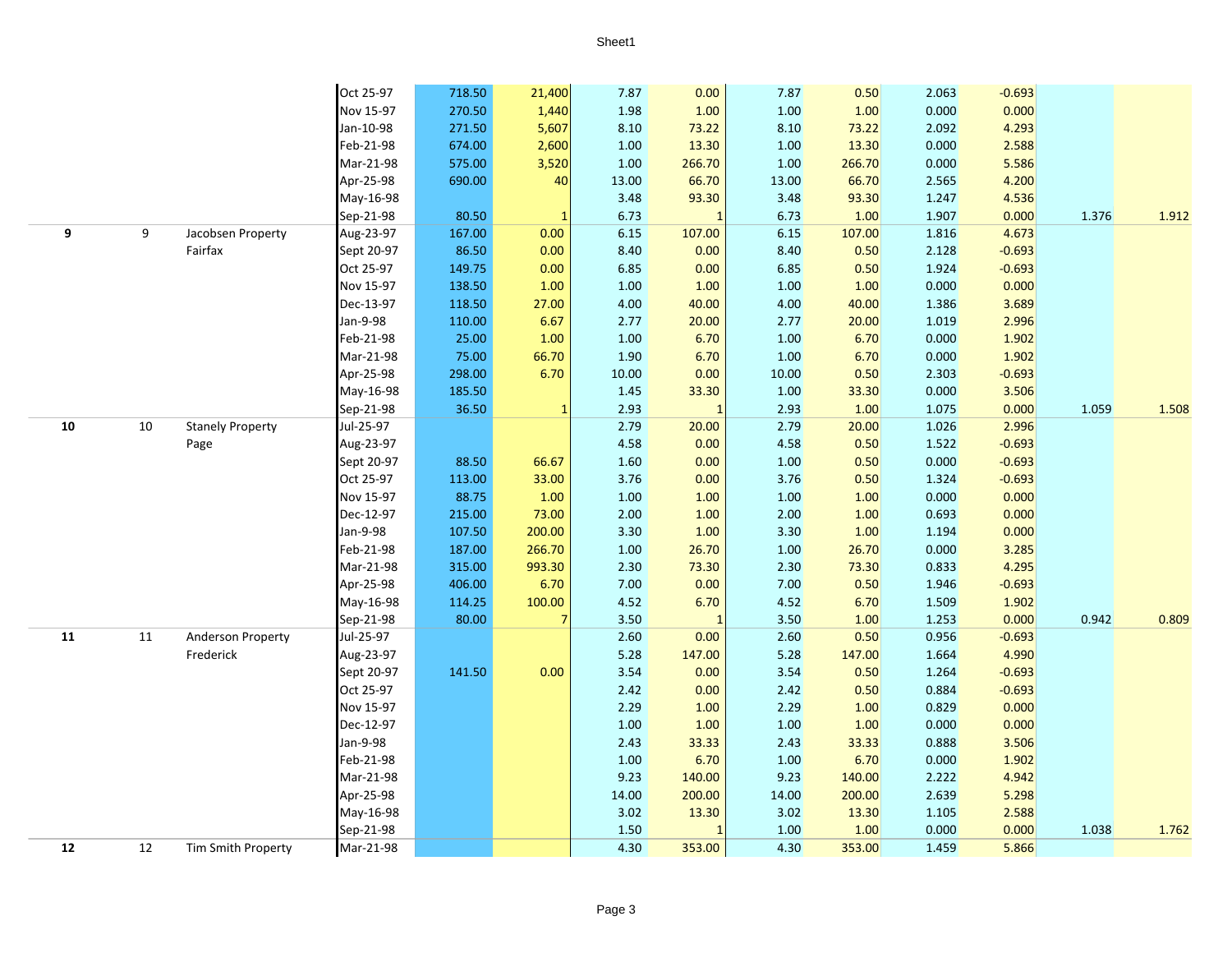|    |    | Fairfax                 | Apr-25-98 |        |          | 15.00    | 6.70           | 15.00 | 6.70   | 2.708 | 1.902 |       |       |
|----|----|-------------------------|-----------|--------|----------|----------|----------------|-------|--------|-------|-------|-------|-------|
|    |    |                         | May-16-98 |        |          | 10.32    | 1.00           | 10.32 | 1.00   | 2.334 | 0.000 |       |       |
|    |    |                         | Sep-21-98 | 168.00 | 1.00     | 4.43     | 1.00           | 4.43  | 1.00   | 1.488 | 0.000 |       |       |
|    |    |                         | Jan-18-99 |        |          | 8.35     | 1.00           | 8.35  | 1.00   | 2.122 | 0.000 |       |       |
|    |    |                         | Apr-26-99 |        |          | 1.92     | 86.70          | 1.00  | 86.70  | 0.000 | 4.462 |       |       |
|    |    |                         | Jul-4-99  |        |          | $1.00\,$ | 6.70           | 1.00  | 6.70   | 0.000 | 1.902 | 1.444 | 2.019 |
| 13 | 13 | Randy Link Property     | Feb-13-98 | 378.00 | 800.00   | 10.70    | 106.70         | 10.70 | 106.70 | 2.370 | 4.670 |       |       |
|    |    | Virginia Beach          | Mar-25-98 | 350.50 | 506.70   | 8.53     | 93.30          | 8.53  | 93.30  | 2.144 | 4.536 |       |       |
|    |    |                         | Apr-10-98 | 292.00 | 6.70     | 17.00    | 6.70           | 17.00 | 6.70   | 2.833 | 1.902 |       |       |
|    |    |                         | May-31-98 | 220.50 | 46.78    | 16.62    | 140.00         | 16.62 | 140.00 | 2.811 | 4.942 |       |       |
|    |    |                         | Sep-13-98 | 258.50 | 1,993.00 | 14.47    | 1.00           | 14.47 | 1.00   | 2.672 | 0.000 |       |       |
|    |    |                         | Jan-28-99 |        |          | 19.00    | 113.00         | 19.00 | 113.00 | 2.944 | 4.727 |       |       |
|    |    |                         | May-3-99  | 137.50 | 26.70    | 4.20     | 33.30          | 4.20  | 33.30  | 1.435 | 3.506 | 2.458 | 3.469 |
| 14 | 14 | <b>Sharf Property</b>   | Feb-13-98 | 134.00 | 20.00    | 9.40     | 33.30          | 9.40  | 33.30  | 2.241 | 3.506 |       |       |
|    |    | Virginia Beach          | Mar-25-98 | 465.50 | 310.00   | 3.53     | 13.30          | 3.53  | 13.30  | 1.261 | 2.588 |       |       |
|    |    |                         | Apr-10-98 | 142.00 | 10.00    | 11.00    | 6.70           | 11.00 | 6.70   | 2.398 | 1.902 |       |       |
|    |    |                         | May-31-98 | 145.25 | 20.00    | 1.58     | 6.70           | 1.00  | 6.70   | 0.000 | 1.902 |       |       |
|    |    |                         | Sep-13-99 | 9.05   | 1.00     | 3.53     | 1.00           | 3.53  | 1.00   | 1.261 | 0.000 |       |       |
|    |    |                         | Jan-28-99 | 111.00 | 1.00     | 1.37     | 1.00           | 1.00  | 1.00   | 0.000 | 0.000 |       |       |
|    |    |                         | May-3-99  | 334.50 | 26.70    | 1.00     | 20.00          | 1.00  | 20.00  | 0.000 | 2.996 | 1.023 | 1.842 |
| 15 | 15 | <b>Merritt Property</b> | Feb-27-98 |        |          | 17.00    | 1.00           | 17.00 | 1.00   | 2.833 | 0.000 |       |       |
|    |    | Accomack                | Mar-30-98 |        |          | 18.60    | 6.70           | 18.60 | 6.70   | 2.923 | 1.902 |       |       |
|    |    |                         | Apr-17-98 |        |          | 4.00     | 6.70           | 4.00  | 6.70   | 1.386 | 1.902 |       |       |
|    |    |                         | May-31-98 |        |          | 4.32     | 13.30          | 4.32  | 13.30  | 1.463 | 2.588 |       |       |
|    |    |                         | Sep-27-98 |        |          | 6.45     | 1.00           | 6.45  | 1.00   | 1.864 | 0.000 |       |       |
|    |    |                         | Jan-20-99 |        |          | 46.70    | 2.30           | 46.70 | 2.30   | 3.844 | 0.833 |       |       |
|    |    |                         | May-10-99 |        |          | 2.68     | 20.00          | 2.68  | 20.00  | 0.986 | 2.996 |       |       |
|    |    |                         | Jul-20-99 |        |          | 1.00     | 13.30          | 1.00  | 13.30  | 0.000 | 2.588 | 1.912 | 1.601 |
| 16 | 16 | <b>Harmon Property</b>  | Feb-27-98 | 232.50 | 113.30   | 29.30    | 26.70          | 29.30 | 26.70  | 3.378 | 3.285 |       |       |
|    |    | Accomack                | Mar-30-98 | 369.00 | 113.30   | 29.30    | 26.70          | 29.30 | 26.70  | 3.378 | 3.285 |       |       |
|    |    |                         | Apr-17-98 | 371.00 | 6.70     | 10.00    | 6.70           | 10.00 | 6.70   | 2.303 | 1.902 |       |       |
|    |    |                         | May-31-98 | 315.25 | 306.70   | 1.48     | 1.00           | 1.00  | 1.00   | 0.000 | 0.000 |       |       |
|    |    |                         | Sep-27-98 | 258.25 | 1.00     | 7.32     | 1.00           | 7.32  | 1.00   | 1.991 | 0.000 |       |       |
|    |    |                         | Jan-20-99 | 364.50 | 233.30   | 1.80     | 1.00           | 1.00  | 1.00   | 0.000 | 0.000 |       |       |
|    |    |                         | May-10-99 | 399.00 | 13.30    | 3.75     | 6.70           | 3.75  | 6.70   | 1.322 | 1.902 |       |       |
|    |    |                         | Jul-20-99 | 305.80 | 20.00    | 13.00    | 6.70           | 13.00 | 6.70   | 2.565 | 1.902 | 1.867 | 1.534 |
| 17 | 18 | D. Smith                | Mar-21-98 | 121.50 | 73.30    | 3.47     | 6.70           | 3.47  | 6.70   | 1.244 | 1.902 |       |       |
|    |    | Page                    | Apr-25-98 | 269.00 | 6.70     | 5.00     | 600.00         | 5.00  | 600.00 | 1.609 | 6.397 |       |       |
|    |    |                         | Sep-21-98 | 122.50 | 7        | 2.60     | $\overline{1}$ | 2.60  | 1.00   | 0.956 | 0.000 |       |       |
|    |    |                         | Jan-18-99 |        |          | 1.28     | $\mathbf{1}$   | 1.00  | 1.00   | 0.000 | 0.000 |       |       |
|    |    |                         | Apr-26-99 | 143.75 | 13       | 3.68     | 33             | 3.68  | 33.30  | 1.303 | 3.506 |       |       |
|    |    |                         | Jul-4-99  | 45.50  | 260      | 1.10     | 27             | 1.00  | 26.70  | 0.000 | 3.285 | 0.852 | 2.515 |
| 18 | 19 | L. Smith                | May-26-98 | 176.00 | 66.70    | 5.50     | 1.00           | 5.50  | 1.00   | 1.705 | 0.000 |       |       |
|    |    | Westmoreland            | Sep-24-98 | 815.75 | 133.30   | 64.42    | 1.00           | 64.42 | 1.00   | 4.165 | 0.000 |       |       |